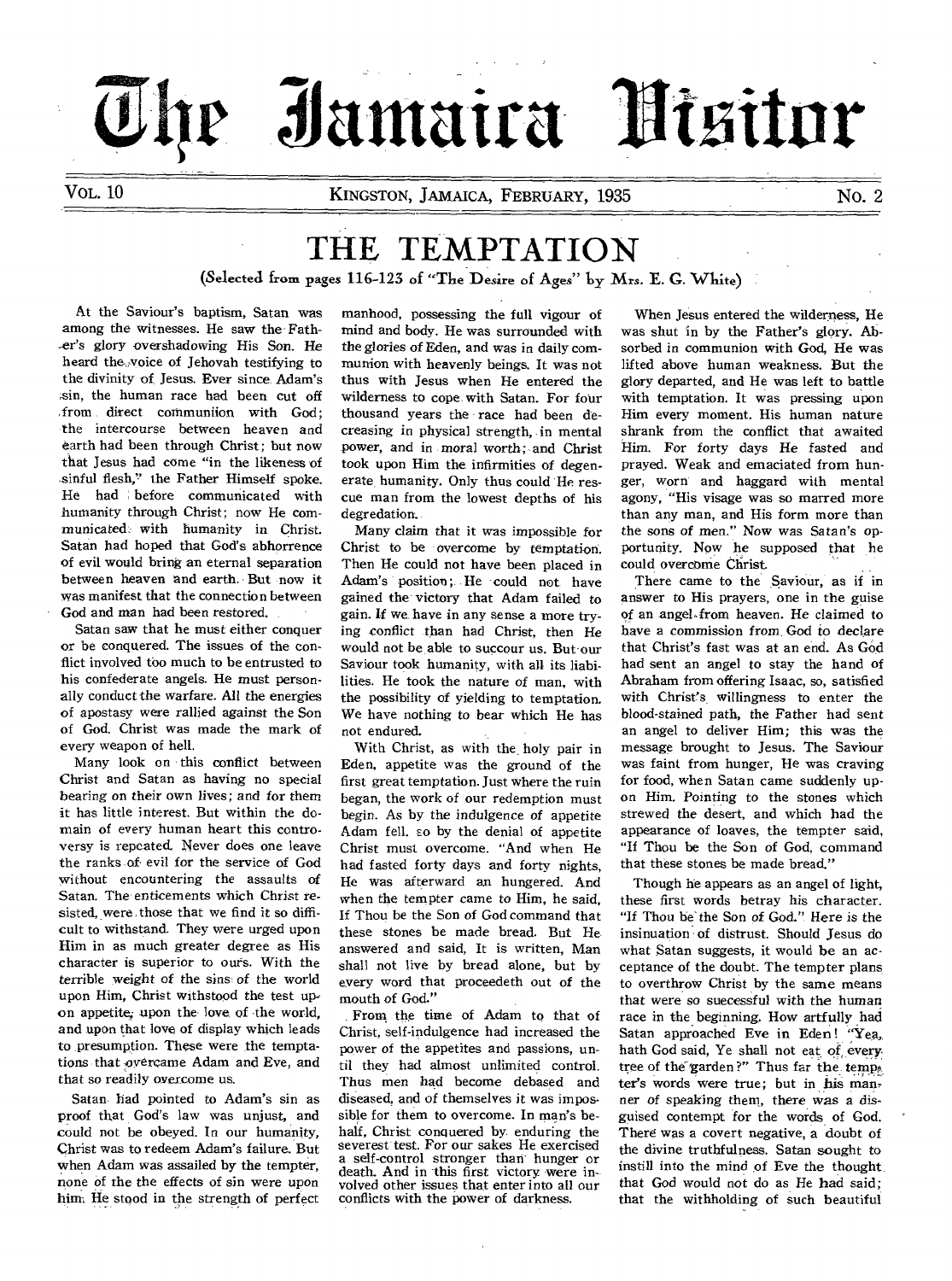fruit was a contradiction of His love and compassion for man. So now the tempter seeks to inspire Christ with his own sentiments. "If Thou be the Son of God." The words rankle with bitterness in his mind. In the tones of his voice is an expression of utter incredulity. Would God treat His own Son thus? Would He leave Him in the desert with wild beasts, without food, without companions, without comfort? He insinuates that God never meant His Son to be in such a state as this. "If Thou be the Son of God," show Thy power by relieving Thyself of this pressing hunger. Command that these stones be made bread.

The words from heaven, "This is My beloved Son, in whom I am well pleased," were still sounding in the ears of Satan. But he 'Was 'determined to make Christ disbelieve this testimony. The word of God was Christ's assurance of divine mission. He had come to live as a man among men, and it was the word that declared His connection with heaven. It was Satan's purpose to cause Him to doubt that word. If Christ's confidence in GOd could be shaken, Satan knew that the victory in the whole, controversy would be his. He could overcome Jesus. He hoped that under the force of despondency and extreme hunger, Christ would lose faith in His Father, and work a miracle in His own behalf. Had He done this, the plan of salvation would have been broken.

When Satan and the Son of God first met in confict, Christ was the commander of the heavenly hosts; and Satan, leader of revolt in heaven, was cast out. NoW their condition is apparently reversed, and Satan makes the most of his supposed advantage. One of the most powerful of the angels, he says, has been banished from heaven. The appearance Of Jesus indicates that He is that fallen, angel, forsaken by God, and deserted by man. A divine being would be able to sustain his claim by working a miracle; "If Thou be the Son of God, command this stone that it be made bread." Such an act of Creative power, urges the tempter, would be conclusive evidence of divinity. It would-bring the controversy to an end.

Not without a struggle could Jesus listen in silence to the archdeceiver. But the Son-of God was not to prove His divinity to Satan, or to explain the reason of His humiliation. By conceding to the demands of the rebel, nothing- for the good of man or the glory of God would be gained. Had Christ complied with the suggestion of the enemy; Satan would still have said, "Show me a sign that I may believe you to be the Son of God."

FTurn to page 5.1

#### **FOR SABBATH SCHOOL OFFICERS AND MEMBERS**

With the Sabbath School lessons devoted to a study of the Life of Christ for nearly two years to come, think of the wonderful help to be obtained from a parallel studious reading of the heaveninspired story of our Saviour's Life, teachings, and mighty miracles, *The Desire of AgeS;* by Mrs. E. G. White. This incomparable-book is far more than a technical commentary. It not only records in narrative form geographical and -historical settings of the gospel story and charmingly incorporates explanatory references to the customs and beliefs or shortcomings and superstitions of the people among whom Christ lived and died that He might reveal to mankind the Divine similitude enshrouded in a life of love and service.- As helpful as are all these references in illuminating the actions and- teachings of Jesus, of far greater import to us are the practical applications of these historical events or lessons to our lives today and the divine appeals to the reader to accept the regenerating power and, eternal' rewards offered to all through \_Him who loved us and washed us from our sins in His own blood.

Like precious stones in appropriate settings of beautifully wrought gold, these wonderful pen pictures of the story of the cross are drawn in language so aptly chosen and so-beautiful in its simplicity as to entrance the reader with the sublimity of the subject and lure him to enraptured visions of Christ, the pearl of great price. *The Desire of Ages* is considered by some to be the masterpiece among the many books written by Mrs. E. G. White. A most interesting tribute to the literary value of this book is given in an accompanying article in this issue of the VISITOR. When you have read this article entitled "An Unsolicited Testimony," then turn to and again read the quotation from *Desire of Ages* appearing as the first article in this paper. This particular quotation was selected merely because the theme corresponds to the Sabbath School lesson to be studied about the time of the issue of this number of the VISITOR, but it will illustrate the- store of information and inspiration that may be  $\overline{\phantom{a}}$ found in the book, *Desire of Ages.* 

Every 'Sabbath School teacher, yes, and every Sabbath School member too, who can possibly afford to do so, should purchase a copy of this valuable help to both your lesson study and your own spiritual growth. In Sabbath Schools where the members are unable to purchase individually surely the members can join together and purchase a copy for use in the teachers' meeting and for loaning to

the teachers between meetings. The price of the trade edition in cloth is  $9/-$ . Order from the Book and Bible House.

C. E. A.

#### **AN UNSOLICITED TESTIMONY**

The following statement is unsolicited, but is a most interesting comment emphasizing the value of *Desire of Ages.*  Do we really prize this splendid volume as we ought?

"When nursing in Melrose, after we were married, I took some university extension class work conducted in the Chauncey Freemont High School, Melrose. One day in the literature class, the teacher, Miss E. McMillan, who had just returned from an extended trip and study of literature in Europe. asked us to come next day prepared to give three quotations from our favourite author, and let the rest of the class members have a test telling the author by discerning the style of language used by the author.

"As it occurred, I was • the first one called on, and although there were about forty-eight in the class, not another one was called 'upon, and the whole time was taken up in the discussion of the author I quoted.

"After quoting a passage from *Desire of:Ages,* the entire class failed to name the author, and to my surprise the instructor said:

" 'Well, Class, those are Words from the pen of Mrs. E. G. White.' She then made a long speech, saying she knew nothing of religion. She stated, however, that she was able to unblushingly declare herself an authority on literature, and that it was a pity that Mrs. White's writings were not better known in the literary world. She then stated that she was going to make a bold and strong statement, but that she meant every word of it, and that was that 'of all writings, ancient, medieval, or modern, there are no writings so full of beauty, so perfect in every way, so pure, and yet so simple outside the Bible, as the writings of Mrs. E. G. White?

"Needless' to say, I was proud to be a Seventh-day Adventist."

*Desire of Ages* can be secured from your Book and Bible House. If you do not have it, why not order your copy now?

*—Southwestern Union. Record.* 

#### **HASTENING TO THE FINALE**

We have now entered into the year 1935, a new and untried year. New problems confront us. We see the forces of evil concentrating. The stage is being prepared. Everything will soon be in place. The closing scenes will be rapid ones. The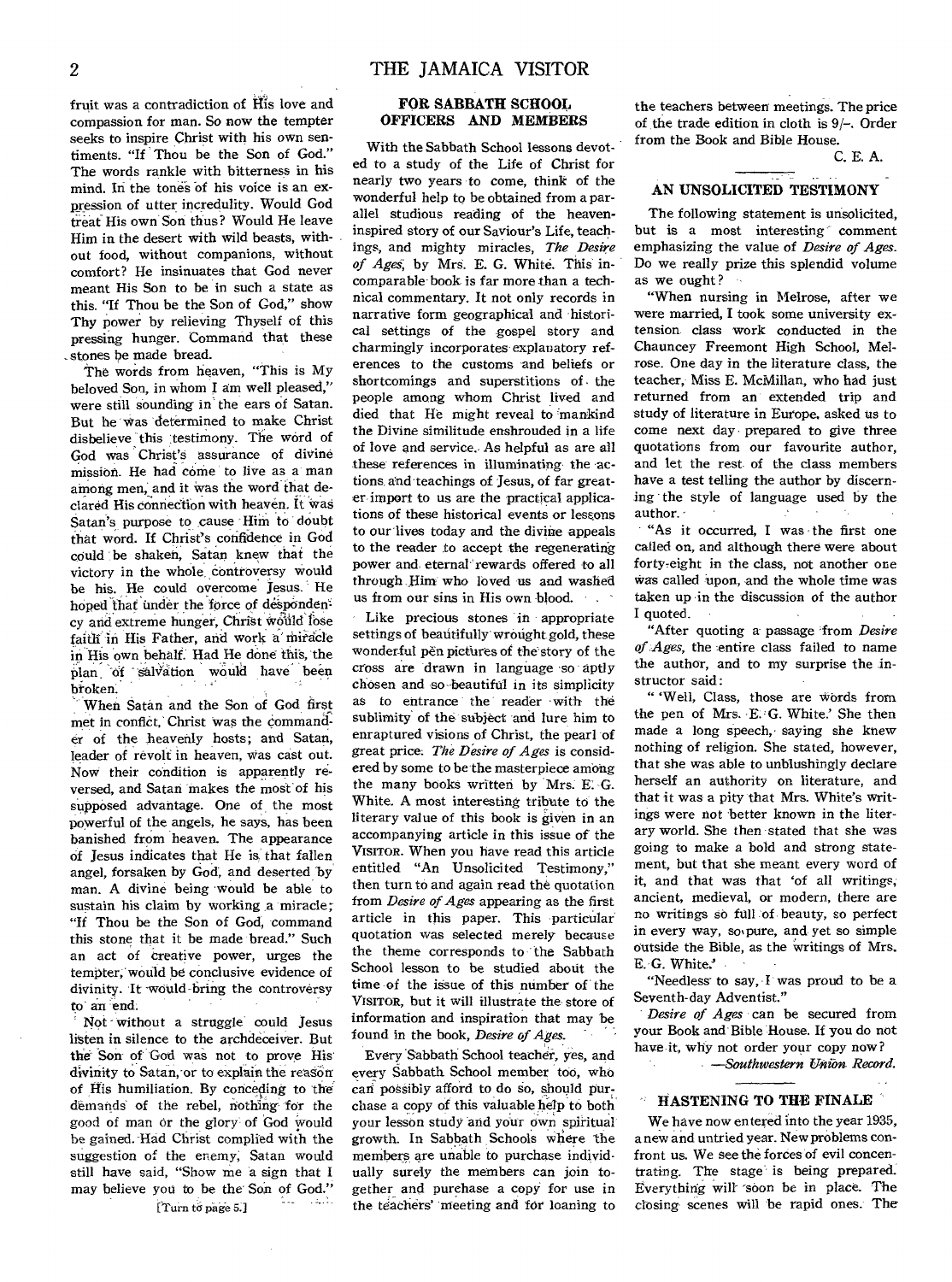nations of earth are hastening to their finale, and at the touch of the button the last great conflagration will start. The doors which are now flung open for the reception of the last saving Message will soon be forever closed. As valiant soldiers of the "cross" we must, with faith in our Captain, make ready to scale the heights of seeming difficulties, advancing shoulder to shoulder, and also as leaders under our great Captain General, leading His people by increased faithfulness in Christain service (in tithes, offerings and consecration,) to sure and certain victory.

Our people, as far as I am able to note, have started this new year with an excellent spirit.

I have never been unduly perturbed over the financial problems. I have always maintained with confidence that as we prove true to the Lord and are faithful in carrying out His biddings, He will open the way before us and hearts will be opened to provide the money to carry forward the work. He has never failed us. There must be sacrifices on the part of this people. It needs be. It is for our good. There is no more tangible way to show that we believe what we preach of the soon-coming end and kingdom than by putting ourselves and substance into the work.

I believe we will see a marked turning to God this year, and a greater campaign in soul-winning. I have entered into a deeper consecration to my God and H:s service. My frail life is fully surrendered to Him.

This year marks the fortieth year of my connection with this work—the fortieth year of service for my Lord and Master. My confidence in the sure and certain triumph of this Message remains unshaken. Men talk about the "marvels of the age." They turn you to the modern inventions. Truly the advance in scientific knowledge is marvelous, but what marvel can there be to be compared with the wonderful achievements of this *Mes*sage within the brief span of 60 years of our foreign missionary work-and for me 40 years? Is it not phenominal? With what admiration, with what satisfaction then must a loyal faithful people look upon the glorious triumphs of the Message, and bless God for having a humble connection with it.

Precious are the words of the Lord, "Cast not away therefore your confidence ... for yet a little while and He that shall come will come."  $\hbox{H.}$  FLETCHER shall come will come."

#### FOUND SOME PRESENT TRUTH

"Elder J. L. Tucker received a letter this month from a man and his wife *of*  St. Paul, telling of their acceptance of our faith, of their keeping the Sabbath, and

enclosing ten dollars for missions. Brother Tucker, called upon them and found a most interesting soul-winning experience which must be credited, not to any person, but to evangelist *Present Truth,.* 

"Several months ago this family moved into a house and in the attic found a number of old copies of *Present Truth.*  They were the issues of 1924. There was an article on the Sabbath by Elder G. B. Thompson, and various other articles. These people were members of the Catholic church but joyfully accepted the faith so forcefully revealed to them by *Present Truth.* After keeping the Sabbath for some time they found the address of the Adventist minister and asked him to call upon them."

#### NEWS NOTES

Our readers will be glad to know that during 1934 there were a total of 681 baptisms in the Jamaica Conference. There were a few of these who were baptized within a few days before the close of the year who were not actually received into church fellowship until the first few days of January. Nevertheless, the actual number of baptisms during 1934 totalled the number stated in the foregoing. Baptisms for the past four years total as follows:

| 1931 | 1932. | 1933 | 1934 |
|------|-------|------|------|
| 507  | 645   | 396  | 681  |

This makes a total of 2,229 for the four years. We must offer praise to God for what He has wrought in our midst. Shall we not unite in earnest prayer and labour for souls asking still greater things of God during 1935?

It was the privilege of the writer to attend the recent meeting of the Inter-American Division Council held at Balboa, December 16-28. Most encouraging reports were rendered by the workers in attendance from all parts of Inter-America. The Lord has been richly blessing in all fields. The church membership of the Division which stood at about 14,000 as recently as 1929 is now approaching the 27,000 mark. Wide open doors for the entry of the gospel are to be found on every hand. Indications of a possible closing of some of these doors with ail the attendant difficulties involved, and that at an early date, bid us redouble our efforts in an endeavour to respond as quickly as possible to these calls. Plans for advanced work were made. Appeals for the united help of all in these endeavours were issued. For a more detailed report of this Council see the February number of the Inter-American Division Messenger. C. E. A.

The Week of Prayer was a source of real inspiration. Many consecrated their time to more aggressive missionary. endeavours. A. R. HAIG.

Sister Rose Mundell reports a most interesting and profitable Health Rally Programme held at Bagbie on a recent Sunday evening with members from Kingston, Carron Hall and Williamsfield.

#### NEW OPPORTUNITIES

We feel very grateful to the Lord for the blessings which we have enjoyed in this corner of the vineyard, during the year 1934. We have had a number of additions to our churches. There is now far greater respect and willingness to hear the doctrines that we believe and teach. About thirty-two years ago I accepted the truth. In those days we did not get a large number of people as easily to listen to the presentation of the message. Seven candidates from Grove Town were baptized at Spring Plain on the morning of November 25. It was indeed encouraging to see the large number of people who gathered at the water's edge to witness the performing of the rite. The same interest was manifested near Bryant Hill on the morning of December 9, when eight candidates were baptized in that locality. On 'that occasion a large number followed us to the church and listened attentively and patiently to the study that was given. The same good spirit was in evidence when we had our recent baptism at Cumberland.

We are indeed thankful to the Lord for this good change. May the Lord help us to use wisely the opportunities and privileges which are *now* ours.

The work at Race Course is again beginning to look encouraging. Brother Riddell and wife have remained loyal in spite of all the discouraging circumstances in connection with the work in that locality. Four others now meet with them. I visited and had a good time with them on Sabbath, January 5. Unfortunately they now have no public place of worship. Anyway, they are planning to do all that lies in their power to again have even a small meeting-house.

We earnestly beg the readers of the VISITOR to remember the work and believers at Race Course in their prayers. W. H. RANDLE\_ .

#### REASSIGNMENT OF DISTRICTS

After a number of years of faithful *service* in the formerly assigned districts the ministers who were in charge of these districts have, since the first of the year, taken up their newly assigned responsibilities as follows: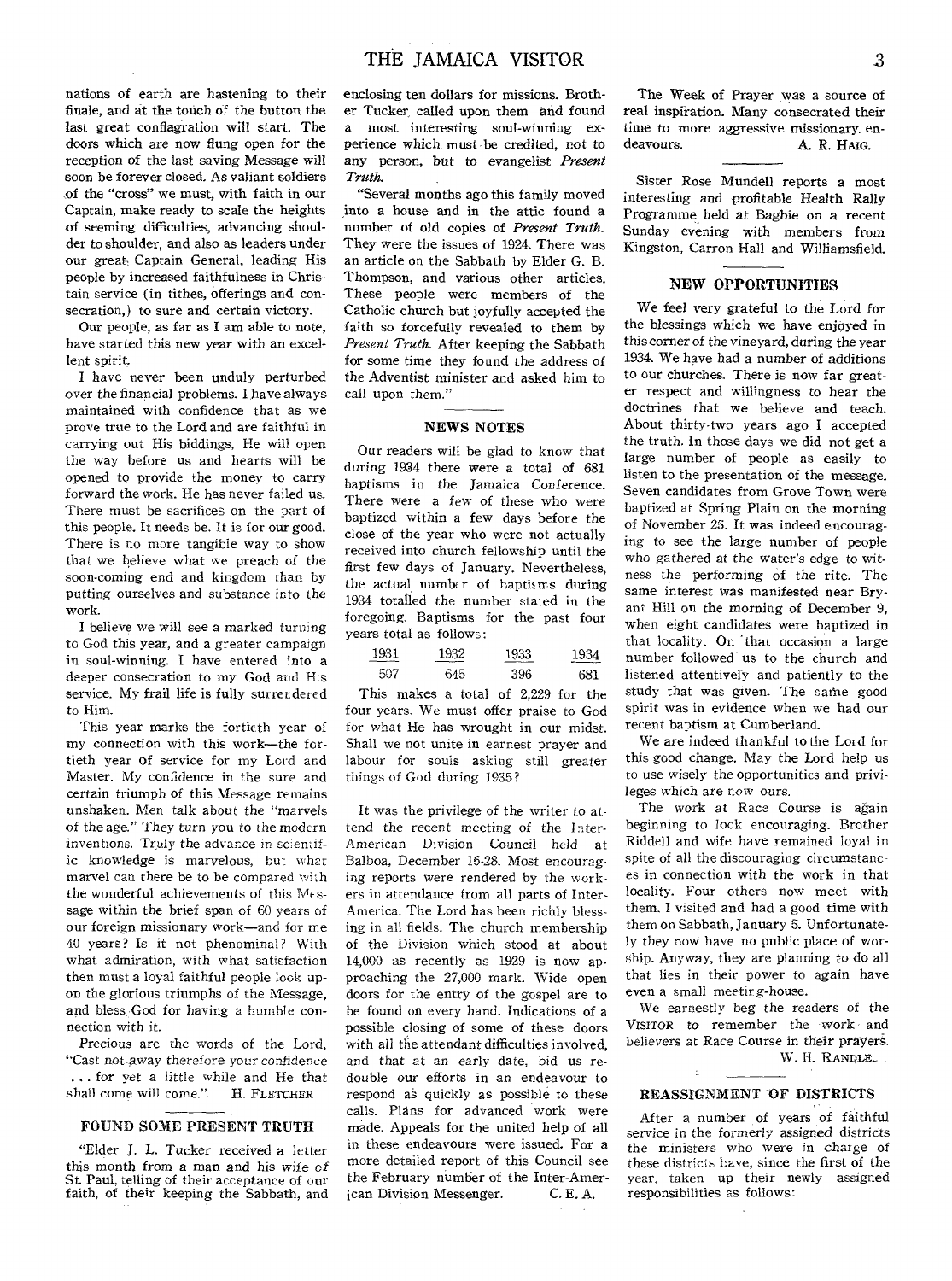4 THE JAMAICA VISITOR 1. Portland Pastor Rashford<br>
2. St. Thomas Pastor Reid 2. St. Thomas 3. St. Catherine\* (Plus Florence Hill and Everton Park.) Pastor Fletcher 4. St. Ann and St. Pastor Smith 5. Clarendon\* Pastor Randle 6. Trelawny Northern Manchester and St Elizabeth\* Pastor Lawson 7. Hanover, St. James and Westmoreland Pastor Stockhausen 8. Southern Man-Brother Parchment 9. Westmoreland— That part east and south of Darliston, and New Springfield, and Huntley Castle in St. Elizabeth Brother Haig 10. Eastern Clarendon and Western St. Catherine—That part included in a triangle formed by May Pen, Old Harbour, and Blue Hole Brother .Campbell \* Except as noted under Districts here numbered 9 and 10. Special arrangements will be made from time to time for the services of an ordained minister in districts under the leadership of licensed ministers.

Temporary assignment : North Street, Kingston and Kencot Pastor Meeker Regent Street and Rollington Pen, Kingston Pastor Reid

Before the close of December farewell services were held in a number of churches and many were the expressions of appreciation of the faithful services rendered during the past years by the workers who were about to enter upon their new responsibilities in other parts of the Island. Space will not permit the publication here of detailed reports of all these services. We are confident that the same helpful spirit of co-operation in earnest labour for souls that has marked the relationship of our churches to the district leaders of the past will be accorded to the district leaders in their newly assigned districts.

C. E. ANDROSS.

#### **CHURCH ACCOUNTS WITH BIBLE HOUSE**

The December reports brought remittances to balance the accounts of the following churches:-

- Amity, Blue Hole, Mandeville, Sheffield.

The following reduced their accounts appreciably:—

Beeston Spring, Contented Hall, Cornwall Barracks, Linstead, Mile End, Mount Carey, Mount Providence, Newell, Riversdale, Santa Cruz, Sherwood Forest.

The following Churches now have a clean sheet with us arid we are certainly grateful to them for the co operation they have given:—

Amity, Axe and Adze, Bird's Hill, Bryant Hill, Blue Hole, Bellas Gate, Bonny Gate, Broadgate, Craig, Cave, Cooper's Hill, Cornwall Barracks, Croft's Hill, Darliston, Dias, Dalvey, Dallas Castle, Goshen, Grove Town, Gayle, Hart Hill, Hector's River, Jointwood, Kingston, Kencot, Moore Park, Mandeville, Morant Bay, Mt. Peace, Newport, Petersfield, Port Antonio, Rollington Pen, Say-la-mar, Sheffield, St. Ann's Bay, Sherwood Content, Southfield, Spanish Town, Spring Garden, Springfield, Watermqunt, White Hill.

We appeal to the churches who still have old accounts to continue their monthly payments so that the accounts may be liquidated during the course of the year.

We thank you for the good orders you have sent us during the past year, but we must engage in a greater literature ministry during 1935. There ought to be continuous efforts put forth by every church to have its members place our truthfilled books and papers in the homes of the people. Our small books, magazines and tracts are at their disposal. These silent messengers will accomplish great things as they are borne by consecrated hands to the people who need the last warning Message. We look forward to an advance move in this direction.

JAMAICA BOOK & BIBLE HOUSE

#### **ANTILLIAN UNION REPORT.**

#### **A.** R. OGDEN

In his report to the recent I. A. Division Council the superintendent of the Antillian Union gave the following interesting facts concerning the work in this Union. The membership of the 214 churches at the close of the third quarter of 1934 had reached the splendid number of 10,644. This number will reach considerably more than eleven thousand when the annual report is compiled. Jamaica expects to baptize at least 600 for the year, Cuba 400 and Haiti 500—so it is quite sure that the baptisms for the entire Union will reach if not pass 1,700 for the year 1934. The membership of the 329 Sabbath Schools of the Union is now ,about 18,000 while seven years-ago it was only 7,000. This large increase of Sabbath 'School members is laying the foundation for a rapidly growing church constituency.

Thirty churches were organized in 1933 and in the first three quarters of 1934 fourteen new churches were organized. The baptisms for 1933 were 1,357 and it is quite certain that the baptisms for the two years of 1933 and 1934 will pass three thousand. It is evident that with such a rapidly increasing membership the problem of caring for the new flocks of believers coming into the fold is a very real one. It might be interesting to state that one of each 28 of the baptisms for 1933 in the world field -was in the Antillian Union.

Equally with our encouraging growth in constituency is a corresponding increase of funds for the advancement of the work—both in tithe and mission offerings. The tithe increase for the ten months ending October 31, 1934 was \$8,228.27 and the mission funds increase amounted to \$4,245.10, making a total increase for the ten months of more than \$12,000 which speaks eloquently of the love, devotion and loyalty of the members to the truth and message of God. Surely we do have a sincere, devoted constituency who love the truth of God and are unselfishly devoting their means for its onward advancement both in their own home fields and in the uttermost parts of the earth. May God greatly bless our dear people for this evident spirit of sacrifice and consecration of life and means to this saving gospel message.

The future holds in store greater results for the work throughout the Antillian Union, for a foundation has been laid for larger increases. From the present developments and splendid growth it seems that soon we will be baptizing at least two thousand persons annually in the Antillian Union Mission.

#### **REPORT OF TITHE AND OFFERINGS For Month of December, 1934.**

| Churches and<br>Companies   | Tithe                  | S. School -<br>Offerings    | Missions                  |
|-----------------------------|------------------------|-----------------------------|---------------------------|
| Amity                       | 1<br>14<br>0           | 3<br>1<br>$\overline{2}$    |                           |
| Auchtembeddie               | 2.<br>2<br>7÷          | ۱<br>$2\frac{1}{4}$<br>Û    | 110<br>Û                  |
| Axe & Adze                  | 2 14 104               | 1<br>5<br>83                | 0 11<br>9                 |
| Ballimonay                  | 0 12 10 <del>2</del>   | 3<br>1<br>8ž                | 2<br>44<br>0              |
| Beverley                    | 1 17<br>62             | 1<br>7<br>104               | 3<br>0<br>7               |
| Bird's Hill                 | 3<br>3<br>11           | 3<br>1 17                   | 3<br>0<br>17              |
| Cross                       | 2<br>n<br>-11          | 53<br>19<br>o               | 6<br>0<br>5               |
| Bryant Hill                 | 64<br>3<br>1           | 2<br>3<br>O.                | 5<br>71<br>î              |
| <b>Blue Hole</b>            | 12<br>10<br>1          | 01<br>0<br>11               | 5<br>10 <sub>5</sub><br>0 |
| Beeston Spring              | 5<br>0<br>6<br>6<br>0  | 0<br>3<br>6<br>0            | 0<br>18<br>Û              |
| Bellas Gate                 | 9                      | 9<br>5                      | 215<br>71                 |
| Bagbie                      | 16<br>33<br>2          | 3<br>6<br>6.                | Ō.<br>0<br>-1             |
| Brittonville                | 13<br>32<br>1          | 3 <sub>2</sub><br>0<br>15   | 0<br>4<br>$4\frac{1}{2}$  |
| Bamboo                      | 0 19<br>62             | 12 10<br>0                  |                           |
| Bonny Gate                  | 61<br>0 17             | 1 1 1 3<br>1                | Ò<br>0<br>1               |
| Broadgate                   | 81<br>1 13             | 1<br>53<br>6                | 47<br>Ô<br>4              |
| Cave                        |                        | 0<br>10<br>0                | -16<br>Ω<br>Û             |
| Clermont                    | 52<br>5 15             | 3<br>5<br>$^{\circ}$        | 11<br>92<br>0             |
| Carron Hall                 | 3 10<br>9 <sub>2</sub> | 33<br>1<br>14               | 6<br>O<br>n               |
| Campbell's Castle           | 21.<br>0<br>8          | 5<br>0<br>65                | 0<br>5<br>4               |
| Cornwall Barracks           | 61<br>19<br>Ð          | 6 10 1<br>0                 | 6<br>Û<br>O               |
| Contented Hall              | 83<br>010              | 0<br>61<br>6                | 15<br>02<br>0             |
| Coleyville.<br>Robin's Hall | 9 15<br>71             | 15 11 1<br>4<br>1<br>2<br>埕 | 1<br>1 1 1 2              |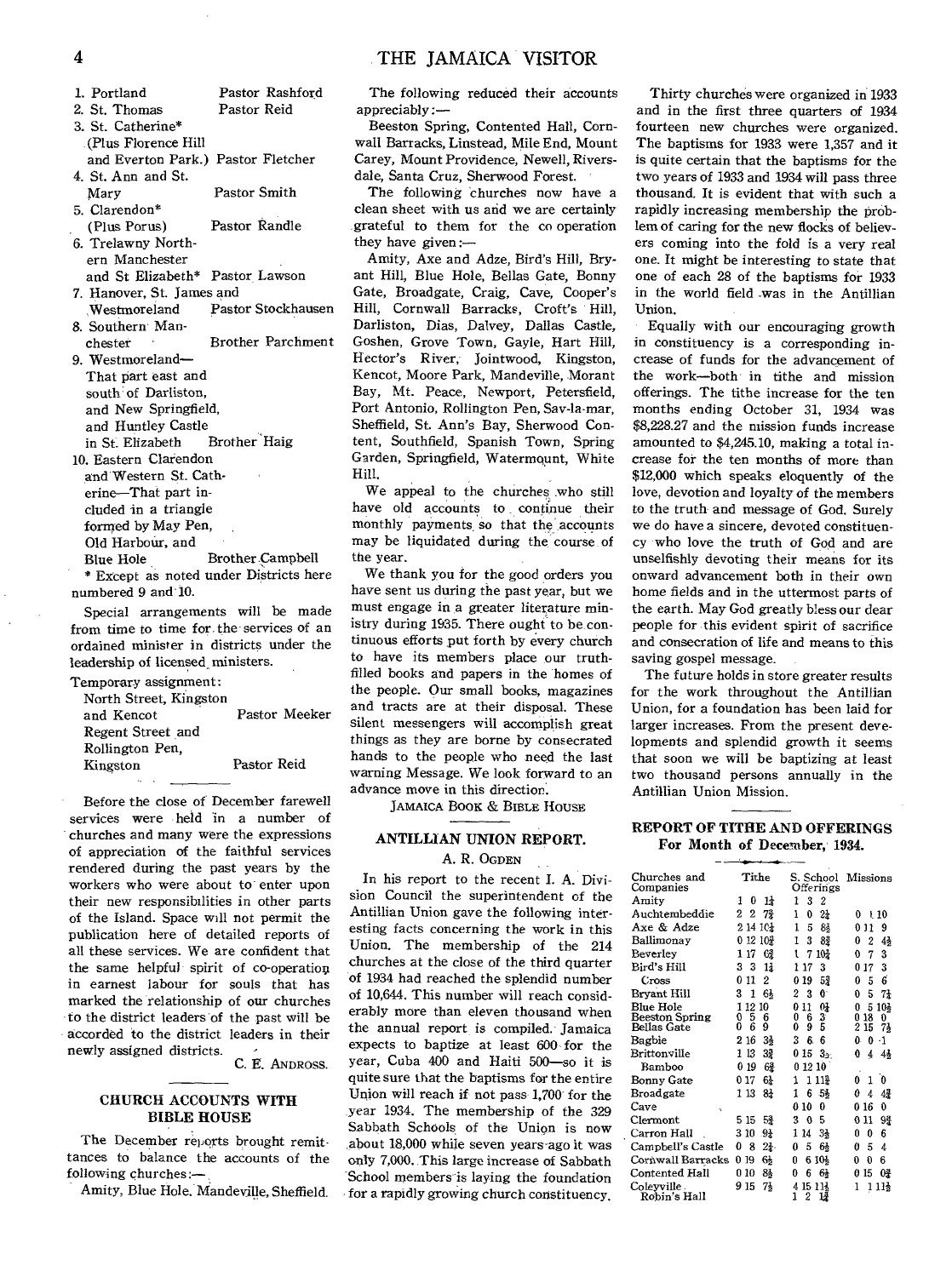#### THE JAMAICA VISITOR 5

| Cooper's Hill                 | 01010                    | 8<br>81<br>1                | -0<br>31<br>8            |
|-------------------------------|--------------------------|-----------------------------|--------------------------|
| Cornwall Mt.                  | 0 12<br>54               | 810 <sup>1</sup><br>0       |                          |
| Craig                         | 14 113<br>2              | 1 14 12                     | 0 14<br>83               |
| Croft's Hill                  | 2<br>0<br>92             | 7.10 <sup>3</sup><br>0      |                          |
| Conference &                  |                          |                             |                          |
| Isolated                      | 44 17<br>$3$ .           | 0 15 11                     | 21<br>1<br>ų             |
| Wigton                        | 0<br>3<br>51             | 0<br>1<br>71                |                          |
| Blackwoods                    |                          | 0<br>8<br>0                 |                          |
| Green Castle                  | ï                        | 3<br>0<br>6}                |                          |
| Milk River                    | 0<br>8<br>$2\frac{1}{2}$ | 31<br>0<br>5                |                          |
| Prospect                      | 3<br>0<br>6              | 0<br>4<br>0                 |                          |
|                               | 6<br>1<br>10             | 9<br>0<br>6                 |                          |
| Brown's Town                  |                          | 0 13<br>4                   | 95<br>0                  |
| Devon                         | 0<br>810                 |                             | 4                        |
| Darliston                     | 3<br>5 1 1 2             | 2 14 11}                    | 0 12<br>3)               |
| Dalvey                        | 9<br>0<br>4              | 3<br>0<br>7                 |                          |
| *Dallas Castle                | 014<br>94                | 4<br>62<br>0                |                          |
| *Dias                         | 3 113<br>0               | 0<br>1<br>82                |                          |
| Everton Park                  | 9<br>1<br>4              | 1 17<br>24                  |                          |
| Flower Hill                   |                          |                             |                          |
| Florence Hill                 | 212<br>81                | 1 14<br>ų                   | 1<br>1<br>4              |
| Glengoffe                     | 2<br>6 11                | 2<br>3<br>0                 | 0<br>3 11                |
| $\dagger$ Goshen              | 1<br>6<br>3ž             | 3<br>0<br>8                 | 9<br>0<br>4              |
|                               |                          | 41<br>1<br>5                | 0<br>5<br>ı              |
| Grove Town                    | 2<br>8<br>9              |                             |                          |
| Gayle                         | 5 12<br>22               | 3 14<br>64                  | 015<br>4                 |
| Guy's Hill                    | 4<br>2<br>91             | $2\frac{1}{2}$<br>2<br>$-4$ | 0 16 11}                 |
| Hart Hill                     | 215<br>9ł                | 2<br>5<br>27                | 79<br>0                  |
| Hector's River                | 1<br>1<br>81             | 1<br>$510_{2}$              | 0 102<br>0               |
| Huntley                       | 1<br>5<br>3              | 0 17<br>0                   | 1<br>0<br>0              |
| Jointwood                     | 6<br>9<br>8              | 216<br>11,                  | 3<br>ı<br>21             |
| Coker                         |                          |                             |                          |
|                               | 67 13<br>4               | $\overline{2}$<br>18<br>4   | 4 19 11}                 |
| Kingston                      | 60 17                    | 2<br>3<br>6                 | 51<br>8<br>12            |
| Kencot                        | 1}                       |                             |                          |
| Linstead .                    | 010<br>2                 | $\cdot$ 1<br>011            | 0<br>$610\frac{1}{2}$    |
| Long Bay                      | 7112<br>0                | 0<br>5<br>4                 | 2<br>0<br>0              |
| Little London<br>λ            | 0<br>2<br>11             | 0<br>2<br>8½                | 6<br>0<br>0              |
| Manchioneal                   | 2 10<br>9                | 110<br>52                   | 0<br>5<br>$5\frac{1}{4}$ |
| Moore Park                    | $4 -$<br>4<br>6,         | $218^\circ$<br>03           | 2<br>0<br>04             |
| Mandeville                    | 43<br>9<br>8             | 3<br>92<br>14               | 19 11 10}                |
| March Town                    | 4 15<br>02               | $710+$<br>ı                 | 0<br>3<br>0              |
| Mile End                      | 1<br>4<br>0ž             | 0 19<br>91                  | 0<br>$\mathbf{1}$<br>0   |
| †Montego Bay                  | 10 17<br>91              | 2<br>4<br>5                 | 2<br>$611\frac{3}{4}$    |
| ŕ,                            | 3<br>0<br>ı              | 0<br>6<br>82                | 0<br>2<br>Ħ              |
| Sandy Bay                     | 5                        | 3<br>1<br>$\cdot 1_2$       | 0 14<br>04               |
| Morant Bay                    | 414                      |                             |                          |
| Mt. Carey                     | 213<br>81                | 0 17<br>81                  | 0<br>9<br>9              |
| Mt. Peace                     | 1 17<br>$\overline{c}$   | 1<br>1<br>0                 | 0 19<br>64               |
| Mt. Providence                | 3<br>4<br>1              | 3 11<br>8                   | 0<br>4114                |
| Newell                        | 3<br>8<br>92             | 1<br>5<br>4                 | $810\frac{1}{2}$<br>0    |
| *Newport                      | 0<br>6<br>0              | 0 13<br>04                  | 2<br>9<br>1              |
| New Market                    | I<br>3<br>2              | 0<br>8<br>0                 | 0.15<br>6                |
| Old Harbour                   | 3<br>I<br>71             | 2<br>9<br>94                | 3<br>0<br>4              |
| Orange                        | 1<br>4<br>6              | 1<br>5<br>41                | 2<br>0<br>84             |
| Ocho Rios                     | 34<br>1 14               | 013<br>41                   | 013<br>7                 |
| Petersfield                   | 1<br>71<br>0             | 1<br>3<br>0                 |                          |
|                               | 5 19 11½                 | 1 18<br>44                  | 014<br>84                |
| Port Antonio                  |                          |                             |                          |
| Olive Mt.                     |                          |                             |                          |
| Porus                         | 1<br>2<br>92             | 0 17<br>3½                  | 0<br>0 11                |
| Richmond Park                 |                          | 3<br>0 13                   |                          |
| Port Maria                    | 41<br>ı<br>5             | 81<br>0 11                  | 0<br>6<br>0              |
| Riversdale                    | 4<br>4<br>41             | 311<br>12                   | 0<br>9<br>6              |
| Williamsfield                 |                          |                             |                          |
| Regent Street                 | 8<br>1<br>8              | 0<br>2 13                   | 6 10<br>o                |
| Rollington Pen                | 13,14<br>91              | 3 15<br>54                  | 012<br>8                 |
| Maryland                      | $0\,2$<br>91             | 2<br>0<br>0                 |                          |
| Race Course                   |                          |                             |                          |
| Santa Cruz                    | 7 19                     | 1 19<br>ı                   | 0 12<br>11               |
|                               | 6,<br>д.                 |                             |                          |
| Sav-la-mar                    | 0<br>-6                  | 0711}                       |                          |
| Sheffield                     | 1 12<br>24               | 0 13<br>51                  | 0 14<br>9                |
| St. Ann's Bay                 | 3<br>2<br>8}             | 2<br>5<br>7                 | 1<br>3<br>0              |
| Sherwood Content              | 3<br>8<br>3ž             | 31<br>1<br>2                | 3 10}<br>0               |
| Sherwood Forest               | 3<br>$1 - 10$            | 7<br>1<br>71                | 26<br>0                  |
| Southfield                    | 214<br>5                 | 3<br>9<br>3,                | 1<br>4<br>$1\,$          |
| Spanish Town                  | 13<br>310 <sub>t</sub>   | 8 17<br>3                   | 3 15<br>14               |
| Sligoville                    |                          |                             |                          |
| Reeves Mt.                    | y.                       |                             |                          |
| Swift River                   | 1<br>71<br>4             | 014<br>8}                   | $0\cdot 0$<br>Ю,         |
| Fruitful Vale<br>Trinityville | 2,1<br>0                 | 0<br>-7<br>54               | 310<br>0                 |
|                               | 115:2                    | 2 17 10                     | 0 17<br>6                |
| Spring Garden                 |                          |                             |                          |
| Seaford Town                  |                          |                             |                          |
| Springfield<br>Troy           | 016<br>62                | $4 - 42$<br>ı               | 213<br>52                |
| Vaughansfield                 | $2^{\degree}311$         | 2 14<br>41                  |                          |
|                               | 0 13<br>2                | 19<br>4 <sub>2</sub>        | ľ<br>θ                   |
| Waterloo                      |                          |                             | 0                        |
| <b>White House</b>            | 0 13<br>0                | 7<br>1종<br>0                | 4<br>0<br>6              |
| Watermount                    | $217 \t01$               | 3<br>1 15                   | 0 T<br>1                 |

| Duxes                               |                |                 |         |                           |          |                                      |
|-------------------------------------|----------------|-----------------|---------|---------------------------|----------|--------------------------------------|
| White Hill                          |                | 039             | 0 10 10 |                           |          |                                      |
| Totals                              |                |                 |         | 434 7 62 172 4 02 139 7 3 |          |                                      |
|                                     | Sabbath School |                 |         |                           |          |                                      |
| Regular                             |                |                 |         |                           |          | 65. $0.11\frac{1}{2}$                |
| 13th Sabbath Offering               |                |                 |         |                           |          | 60. 8. 7 <sup>3</sup> / <sub>2</sub> |
| Birthday Offering                   |                |                 |         |                           |          | 1. $0.6\frac{3}{5}$                  |
| S. S. Investment                    |                |                 |         |                           | 45.13. 0 |                                      |
|                                     |                |                 |         | $172.4.0\frac{3}{4}$      |          |                                      |
|                                     |                | <b>Missions</b> |         |                           |          |                                      |
| Foreign Missions                    |                |                 |         |                           |          | $3.15 \quad 3\frac{1}{2}$            |
| Harvest Ingathering                 |                |                 |         |                           |          | 48. 8. 1 <sup>3</sup> / <sub>1</sub> |
| Annual Offering                     |                |                 |         |                           | 70. 1.   | 8½                                   |
| Week of Sacrifice.                  |                |                 |         |                           | 17. 1.   | 8÷                                   |
| Mid-Summer Offering                 |                |                 |         |                           |          | $4\frac{1}{2}$                       |
|                                     |                |                 |         | 139. 7.                   |          | 3                                    |
| *December remmittance not received. |                |                 |         |                           |          |                                      |
| †November remittance included.      |                |                 |         |                           |          |                                      |
|                                     |                |                 |         | W C <sub>rotinne</sub>    |          |                                      |

J. W. GROUNDS, *Treasure;.* 

#### -The Temptation • [Continued from page 2.]

Evidence would have been worthless to break the power of .rebellion in his heart. And Christ was not to exercise divine power for His own benefit: He had come to bear trial as we must do, leaving us an example of faith and submission. Neither here nor at any subsequent time in His earthly life did He work a miracle in His own behalf. His wonderful works were all for- the good of others. Though- Jesus recognized Satan from the beginning, He was not provoked to enter into controversy with him. Strengthened with the memory of the voice from heaven He rested in His Father's love: He would not parley with temptation.

Jesus met Satan with the words *of*  Scripture. "It is written," He said. In every temptation the weapon of His warfare was the word of God.

Jesus' rested upon the wisdom and strength of His Heavenly Father. He declares, "The Lord God will help Me; therefore shall I not be confounded, . . . and I know that I shall not be ashamed. . . . Behold, the Lord God will help Me." Pointing to His ow'n example, He says to us, "Who is among you that feareth the Lord, . . : that walketh in darkness, and hath no light? Let him trust in the name of the Lord, and stay upon his God."

"The prince of this world cometh," said Jesus, "and hath nothing in Me." There was in Him nothing that responded to Satan's sophistry. He did not consent to sin. Not even by a thought did He yield to temptation. So it may be with us. Christ's humanity was united with divinity; He was fitted for the conflict by the indwelling of the Holy Spirit. And He came to make us partakers of the divine nature. So long-as we are united to Him by faith, sin has no more dominion over GOd reaches for the hand of faith in

us to direct it to lay fast hold upon the divinity of Christ, that we may attain to perfection of character.

And how this is accomplished Christ has shown us. By what means did He overcome in the conflict with Satan?— By the word of God. Only by the word could He resist temptation. "It is written," He said. And unto us are given "exceeding great and precious promises, that by these ye might be partakers of the divine nature, having escaped the corruption that is in the world through lust." Every promise in God's word is ours. "By every word that proceedeth out of the mouth of God" are we to live. When assailed by temptation, look not to circumstances or to the weakness of self, but to the power of the word. All its strength is yours. "Thy word," says the psalmist, "have I hid in mine heart, that **I** might not sin against Thee." "By the word of Thy lips I have kept me from the paths of the destroyer."—Desire *of Ages,* pp. *116-120, 123.* 

#### **ORGANIZE THE CHURCH FOR SERVICE**

#### **Steps in Organization**

- I. Call a meeting of Church Officers.
	- a. Pray together for the Holy Spirit's guidance.
	- b. Study Conference plans and, cooperate.
		- 1. Carry out the ten-minute missionary service between Sabbath School and the mid-day Bible Study or Preaching Service.
		- 2. Begin a Bible Training Class and select suitable teachers, enlisting as many as will join. (The Book "How to give Bible Readings" is very good and should be *used as*  the study book.)
		- 3. Launch the Home Study League in your church. This plan calls for a systematic distribution of literature.
		- 4. Encourage those in the church who are prepared to preach and teach to hold cottage meetings and give Bible readings.
		- 5. To carry out such plans, band organization is essential.. See that sufficient bands are organized' so that every member of the church may be brought into close touch with the missionary activity<br>of the church. of the church.
- **II.** Bands which may be organized.
	- a. All Bards Prayer Bands;
	- 1. Literature bands.
	- 2. Christian Help bands. Visiting and assisting the sick and needy.
	- 3. Bible Readings and Cottage Meeting bands.